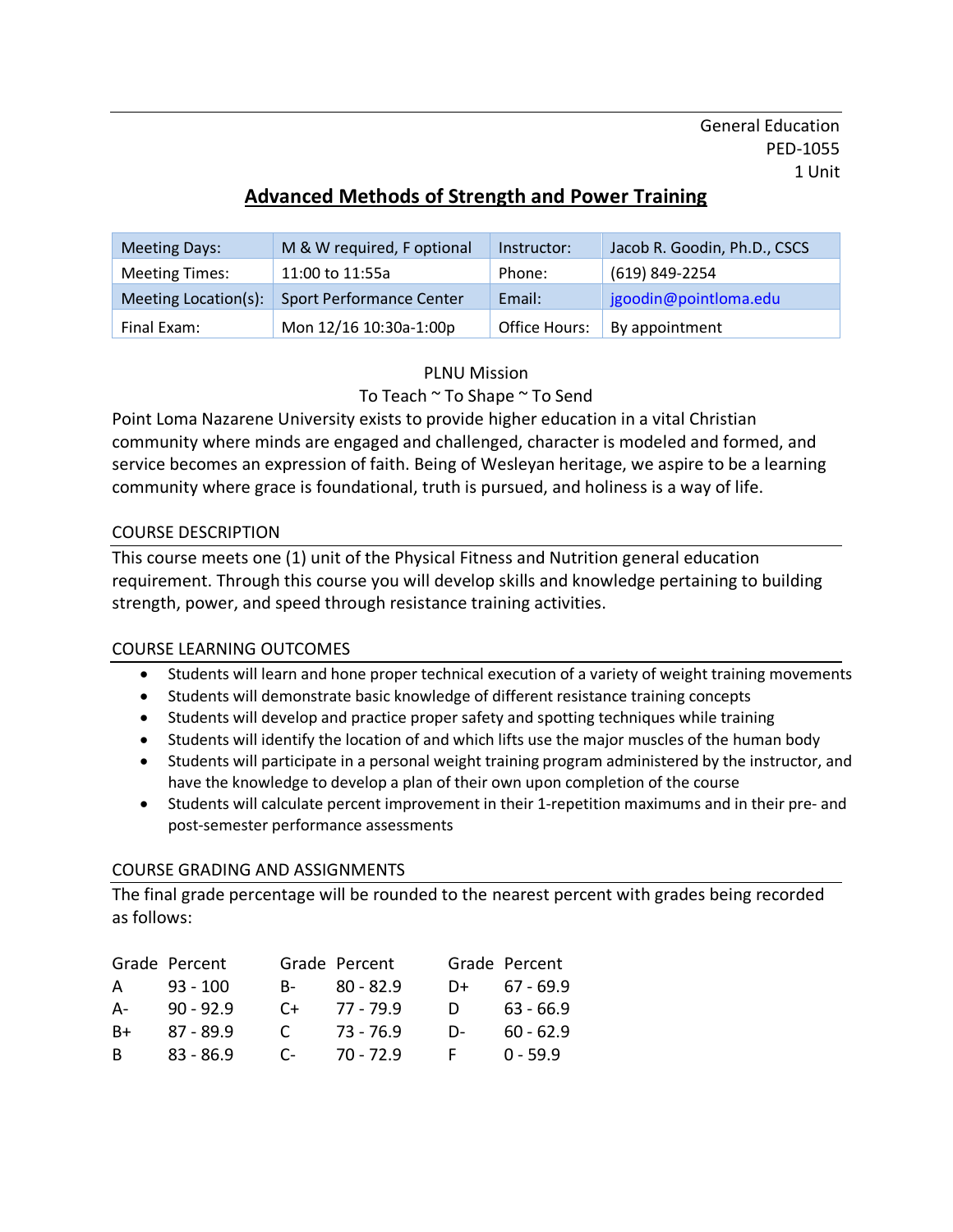### 1) **Attendance and Participation** (100 pts):

- a) Daily attendance points will be earned by arriving to class early to begin warming up, and by giving 100% effort in class. I will leave a sign-in sheet near the weight room door. Anyone arriving after class begins can still sign in but will do so with a different colored pen, thus signifying to me that you were late. Because we meet twice a week, you will be allowed 2 unexcused absences, after which your grade will drop by 10% with each absence. Save your absences for when you need them.
- b) To earn full participation points, you must give 100% effort during class and encourage others to do the same. Each repetition and set should be deliberate, executed with perfect technique and aggression. You also need to be dressed in workout attire, including close-toed shoes. Change at home or in the provided locker rooms, not in the restrooms. See Canvas for a more detailed participation rubric.
- 2) **Training Log** (100 pts):
	- a) You will be issued a binder with pre-printed training sheets to track your weight, sets, and reps for each assigned exercise. These will be distributed at the start of each class and collected at the end. I will check these periodically throughout the semester for completeness and accuracy.
- 3) **Canvas Assignments** (100 pts):
	- a) Resistance training terminology quizzes
	- b) Exercise & muscle identification quizzes
- 4) **Performance Testing** (2x50 pts):
	- a) We will utilize both conventional 1-repetition maximum (1RM) testing and force plate testing to assess pre- and post-training changes to your strength and power abilities. You will be graded on effort, encouragement of your peers, and on showing some type of change—whether it is an increase in bench press 1RM, back squat 1RM, max pull-ups, peak force, or jump height.
- 5) **Final Exam** (100 pts): The final exam will be taken in class during the scheduled final exam time. You will be tested on resistance training terminology, muscle identification, exercise identification, and identification of which muscles are used during various exercises.

Total: 500 pts

### INHERENT RISK

There is an inherent risk involved in participation in a weight training program, however this risk is considerably lower than participation in team-sports when instruction is provided by a qualified strength and conditioning coach. Regardless, to minimize this risk it is essential that students adhere to the following safety standards:

- 1. Notify the instructor of any pre-existing condition that may affect your participation.
- 2. Notify the instructor of any condition that may develop during the semester that may affect your participation.
- 3. Attention to technique and proper execution of the lifts at the assigned tempos is critical to both your safety and performance.
- 4. No "horseplay" will be tolerated. Weight training must be taken seriously and given the respect it deserves to avoid unnecessary risk. Loud cheering, high-fives, slaps on the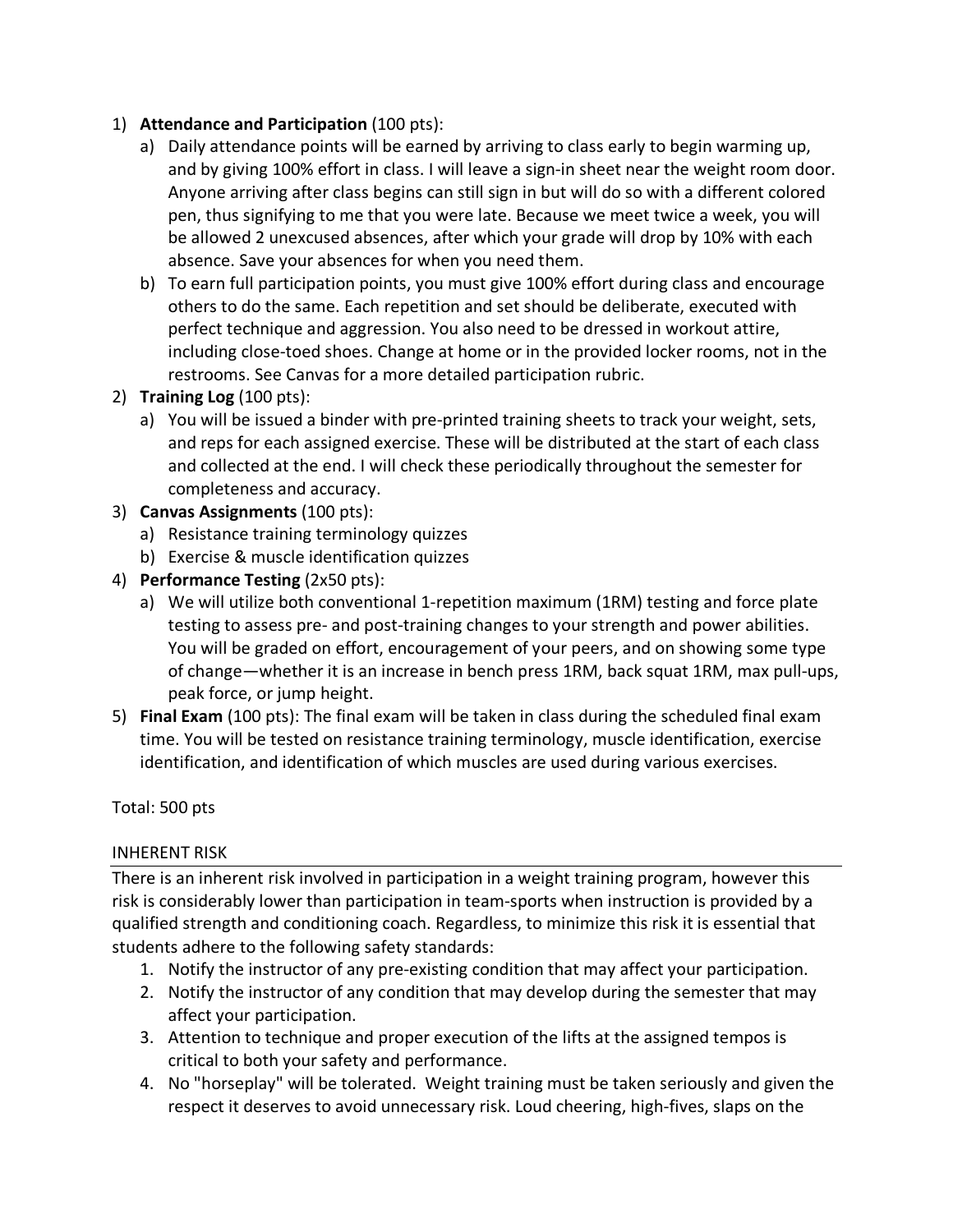back, and laughter is encouraged as long as it amplifies focus and effort. Off-task conversation, phones, or other disruptive behavior will result in a loss of participation points.

**5.** No sandals or bare feet. Shoes must be worn at all times.

#### RECOMMENDED RESOURCES

#### Recommended:

Stone, Stone, and Sands. *Principles and Practice of Resistance Training*. Champaign, IL: Human Kinetics, 2007

Israetel, M., J. Hoffman, and C. W. Smith. *Scientific Principles of Strength Training.* Juggernaut Training Systems (2016).

#### LATE AND INCOMPLETE ASSIGNMENTS

All assignments are to be submitted/turned in according to the specified time in Canvas. Late assignments/quizzes will be docked 20% per day, with assignments/quizzes submitted over 5 days late receiving a 0. Completes will only be assigned in extremely unusual circumstances.

#### FINAL EXAMINATION POLICY

Successful completion of this class requires taking the final examination on its scheduled day, Monday, 12/16 from 10:30am to 1:00pm. No requests for early examinations or alternative days will be approved.

#### PLNU COPYRIGHT POLICY

Point Loma Nazarene University, as a non-profit educational institution, is entitled by law to use materials protected by the US Copyright Act for classroom education. Any use of those materials outside the class may violate the law.

#### PLNU ACADEMIC HONESTY POLICY

Students should demonstrate academic honesty by doing original work and by giving appropriate credit to the ideas of others. Academic dishonesty is the act of presenting information, ideas, and/or concepts as one's own when in reality they are the results of another person's creativity and effort. A faculty member who believes a situation involving academic dishonesty has been detected may assign a failing grade for that assignment or examination, or, depending on the seriousness of the offense, for the course. Faculty should follow and students may appeal using the procedure in the university Catalog. See Academic Policies for definitions of kinds of academic dishonesty and for further policy information.

#### PLNU ACADEMIC ACCOMMODATIONS POLICY

If you have a diagnosed disability, please contact PLNU's Disability Resource Center (DRC) within the first two weeks of class to demonstrate need and to register for accommodation by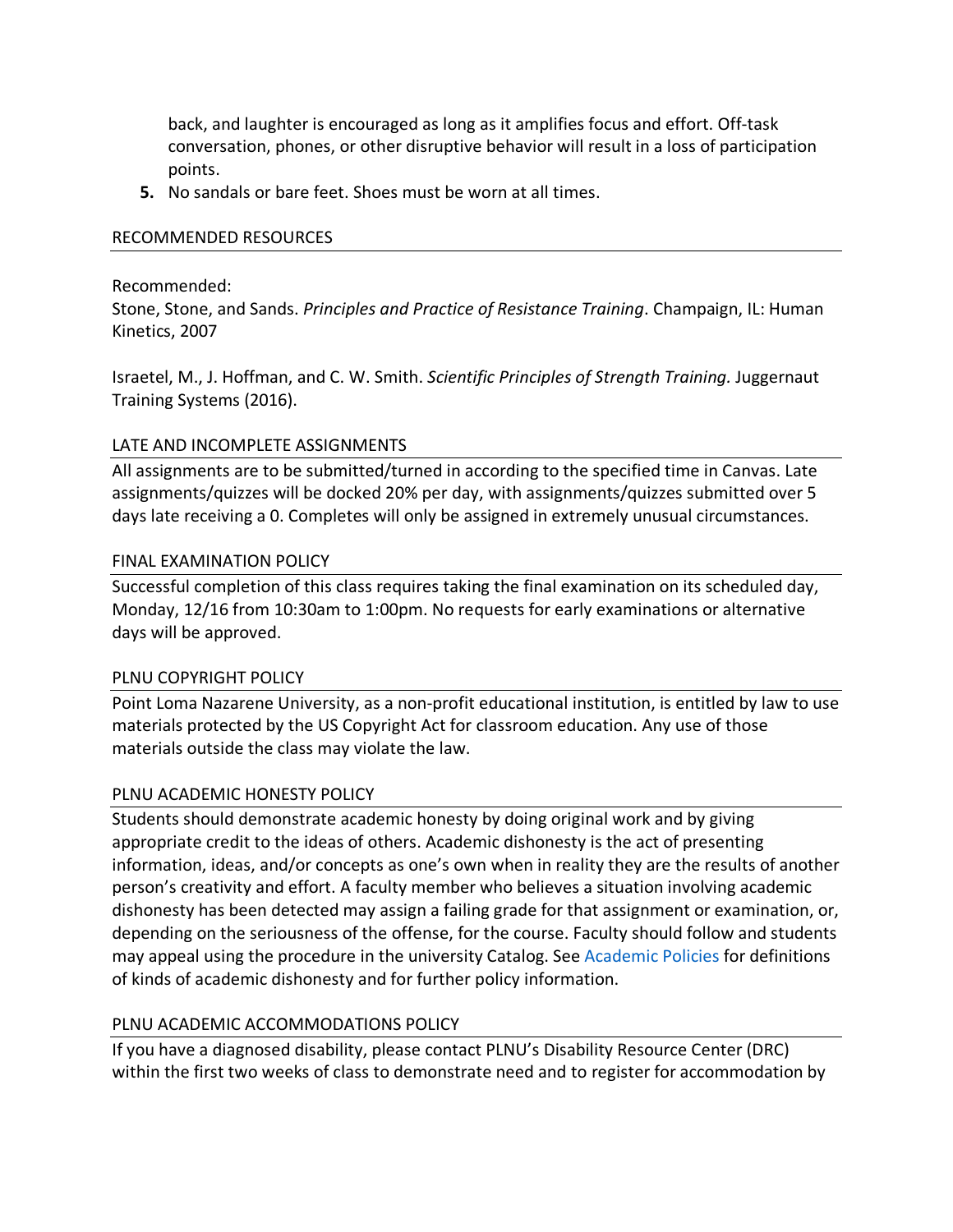phone at 619-849-2486 or by e-mail at drc@pointloma.edu. See Disability Resource Center for additional information.

## PLNU ATTENDANCE AND PARTICIPATION POLICY

Regular and punctual attendance at all classes is considered essential to optimum academic achievement. If the student is absent from more than 10 percent of class meetings, the faculty member can file a written report which may result in de-enrollment. If the absences exceed 20 percent, the student may be de-enrolled without notice until the university drop date or, after that date, receive the appropriate grade for their work and participation. See Academic Policies in the Undergraduate Academic Catalog.

## OFFICE HOURS

It is important to me that I get to know each of you on an individual level, so stop by and say hi! My office is #6 in the main kinesiology offices. Schedule 24 hours in advance if you have pressing issues, but feel freedom to stop by whenever you'd like. I have an open door for questions, nerdy training theory discussions, or if you just need someone to listen and pray for you. I often won't have all the answers, but I'm positive we can figure it out together!